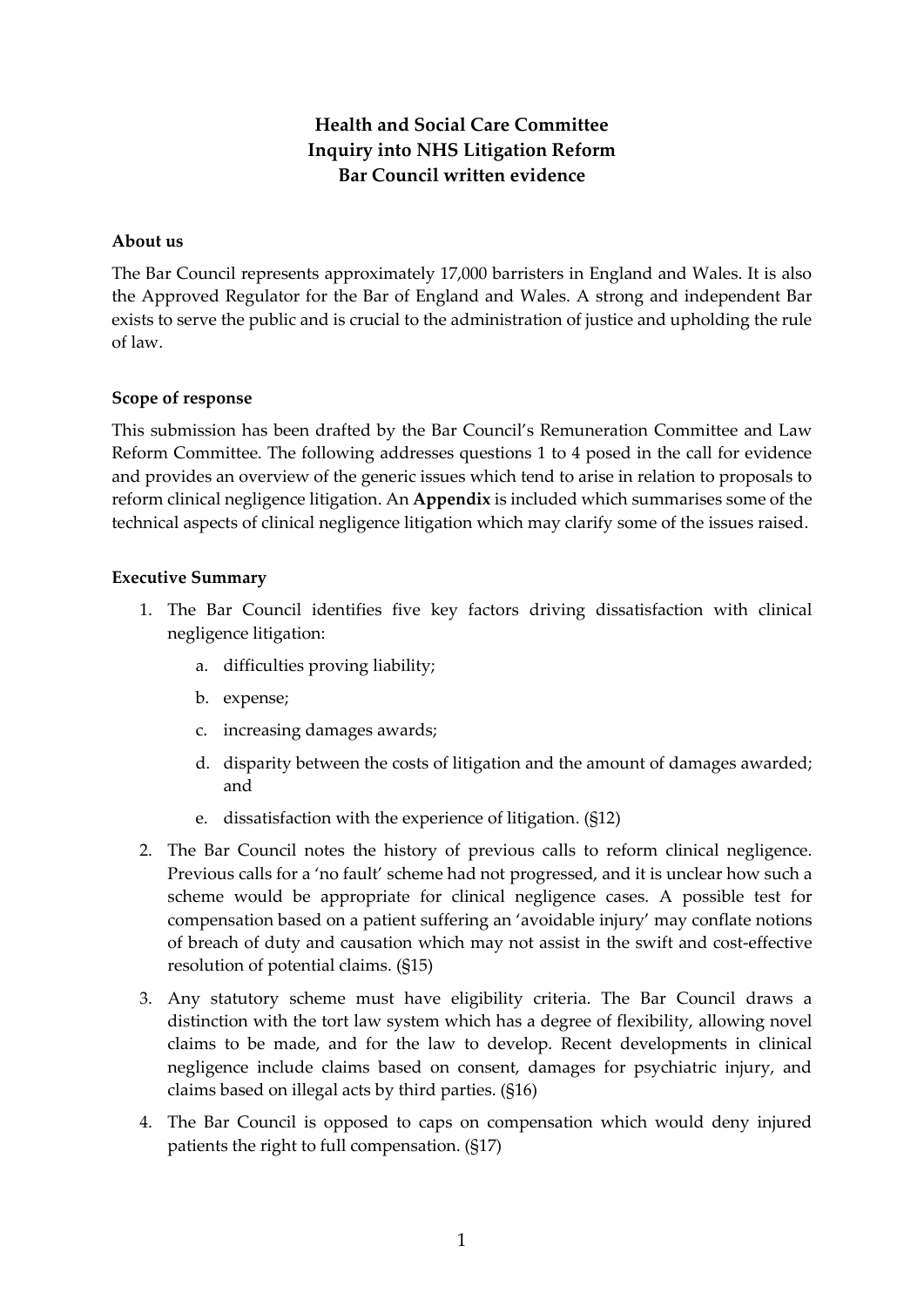- 5. A statutory scheme may be more effective if it is targeted on a specific and narrowly prescribed set of facts. (§18)
- 6. Any statutory scheme should be voluntary and not restrict the patient's right to seek a civil remedy. (§18)
- 7. The Bar Council affirms its view that full compensation is an essential aspect of access to justice. (§19-20)

# **Introduction**

- 8. The Bar Council welcomes the opportunity to respond to the Committee's call for evidence on NHS Litigation Reform. The current system by which claims are made against the NHS are a proper subject for review and scrutiny. Reform of NHS litigation is a large and complicated subject, involving an inevitable interplay between political and legal policy considerations. We set out below our answers to the specific questions put by the Committee, limited to those we considered it was appropriate for us to answer and which fall within our professional experience.
- 9. We also considered that it may assist the Committee to have a more general paper which sets out some aspects of clinical negligence claims which we hope provides useful background, and we include those further observations as an **Appendix**.
- 10. In this paper we have highlighted several factors that may inform this debate and answered questions listed in the NHS Litigation Reform: Terms of Reference. The Bar Council would be very happy to assist the Committee further by providing more detailed evidence in relation to the points we make below.

### **The Cost of NHS Litigation**

11. Discussion about the 'cost' of NHS litigation must be approached with a degree of care, in particular an important distinction must be made in relation to actual compensation payments (damages) and the costs of litigation, lawyers and experts' fees. It is a concern that the cost of litigation can be misrepresented. Clinical negligence claims are expensive for reasons which are discussed further below. In relation to damages, it is important to emphasise that a significant proportion of larger claims will include very substantial claims for future care. These represent the costs of providing reasonable care and treatment to those who have suffered catastrophic injuries. It would be helpful to know how much of the budget figures set out in the call for evidence represent claims for future care and therapy.

### **Reforming Clinical Negligence Litigation**

- 12. There are five key factors that appear to drive current concerns about NHS Litigation:
	- a. Clinical negligence claims are hard to prove. The burden of proving negligence is on claimants and successful claims will only proceed if there is supportive expert evidence. Solicitors' firms will be able to provide valuable data on the number of inquiries they receive in relation to potential claims which fail to proceed either because the facts are unlikely to give rise to a claim or because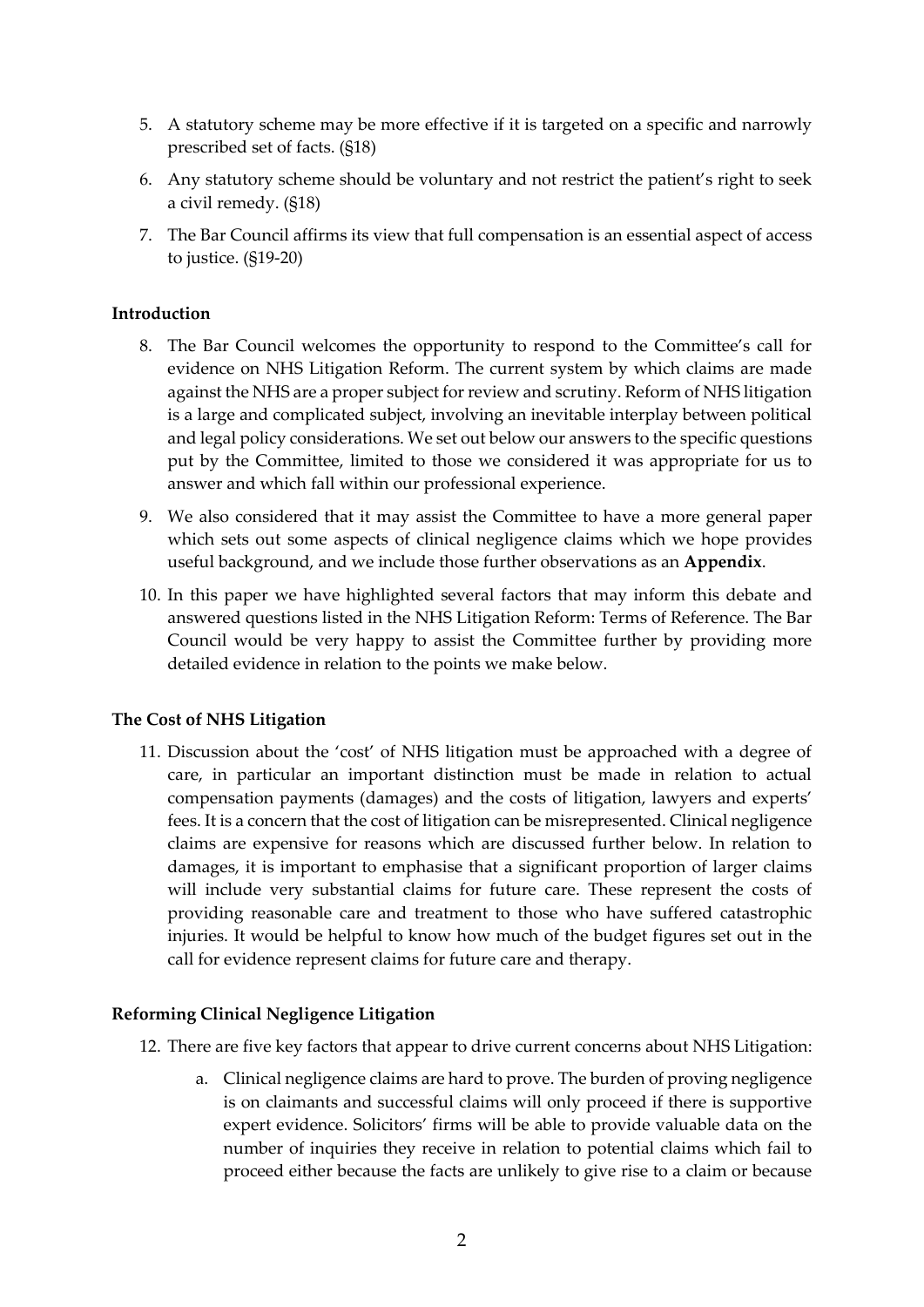the expert evidence obtained is negative. Similarly, many claims will not proceed if the claimant receives a reasoned letter of response denying liability.

- b. Clinical negligence claims are expensive. Solicitors are better placed than the Bar Council to provide data on the factors that drive costs, but three factors are readily apparent:
	- i. the cost of obtaining and considering expert evidence;
	- ii. completing inquiries that must be made before the claim can be presented to the relevant defendant;
	- iii. and the costs and delay of litigating a case from the issue of the claim to trial or settlement if sooner.
- c. Damages awards are high and getting higher. There are several reasons why damages awards are getting larger, in catastrophic injury cases in particular: increases in the cost of living accompanied by rising house prices and wages, the setting of the discount rate at a negative rate<sup>1</sup>, and the Court of Appeal's decision in *Swift v Carpenter<sup>2</sup>* in relation to accommodation claims. Developments in medical technology and the increasing sophistication of the actuarial methods used to calculate damages are likely to further increase the size of claims.
- d. There is a disparity (lack of proportion) between the award of damages and the amount of costs. The lack of proportion between costs and damages is a common feature of many aspects of civil litigation including property disputes and professional negligence actions. In clinical negligence claims there are several factors that will limit the amount of compensation. Claims settled for a modest amount of damages may incur the same or very similar levels of costs as larger claim, as the complexity of issues such as breach of duty and causation bear no necessary relationship to the level of financial loss suffered. A significant factor limiting the size of claims will be life expectancy. It follows that claims brought by elderly claimants can be disproportionate. Claims that result in death can also incur significant costs that exceed the level of damages: neonatal death is a common example of a claim where significant expert evidence and investigation will be required, but damages can be modest.
- e. There is dissatisfaction with the experience of litigation on both sides. The cause of such disenchantment is partly explained by the factors listed above: the difficulty of proving negligence, delay, and cost. Litigation is adversarial and poor relations between claimants and defendants can exacerbate tensions already created by delay and cost.

#### **Proposals for Reform**

13. There is a history of dissatisfaction with the current tort system giving rise to calls for reform. The Pearson Commission recommended a no-fault scheme for personal injury

<sup>&</sup>lt;sup>1</sup> See Appendix §49, and ftn. 19

<sup>2</sup> For Swift v Carpenter, see Appendix §49 and ftn 20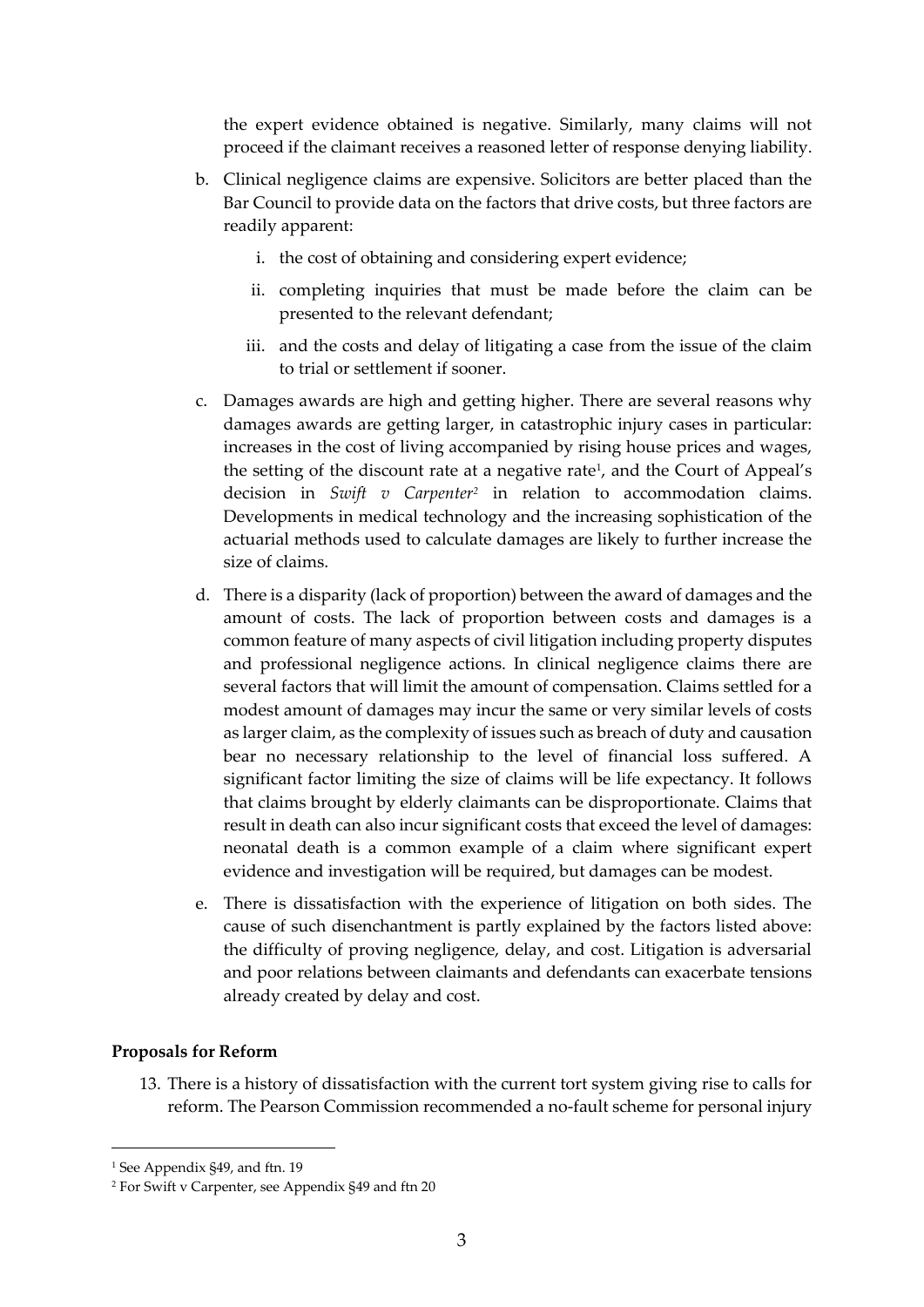claims in 1978. In 1997 Patrick Atiyah wrote a visceral polemic calling for reform, *The Damages Lottery*. <sup>3</sup> More recently Lord Sumption re-visited this theme, giving an eloquent critique of the fault principle of tort claims in a lecture to the Personal Injuries Bar Association.<sup>4</sup> In 2017 Sonia McLeod and Christopher Hodges edited a valuable guide to both domestic and international statutory schemes for compensation for personal injuries.<sup>5</sup> Some of the features of statutory schemes and criticisms of current tort law are discussed by the Health and Social Care Committee in its report "*The safety of maternity services in England*".<sup>6</sup>

- 14. The reform of the current system poses a dilemma for the Bar Council as it may for other organisations responding to this call for evidence. While there are legitimate criticisms that can be made of the system, there are profound difficulties in framing an alternative which either cures the perceived defects or saves money without limiting compensation or the right to make a claim. Such difficulties and complexities may explain why no significant reform has been made to the fundamentals of the system since the Pearson Report in 1979. It is notable that Lord Sumption does not anticipate the 'abolition' of personal injuries law but foresees some potential legislative intervention to limit the recoverability of certain heads of claim.
- 15. One of the aims of the Bar Council is to secure and expand access to justice. Any statutory scheme that afforded the victims of clinical negligence access to a remedy without having to prove fault would achieve such a purpose, but it is not clear to us whether a 'no fault scheme' along the lines recommended by the Pearson Report works well in the context of personal injury. It is notable that during the Health and Social Care Committee's evidence sessions on maternity services the suggestion was made that a fault-based system be replaced by one in which the criterion for compensation would be that injury was "avoidable". "Avoidable" injury is a problematic term in the context of clinical negligence as causation is the most contentious issue and very often the reason many claims will fail.<sup>7</sup> From a clinical negligence lawyer's perspective, the term appears to eschew the duty element of the tort while conflating factual causation and causation of injury.<sup>8</sup> Any statutory scheme must provide greater clarity, which will require the identification of appropriate eligibility criteria based on policy considerations: would, for example, such a scheme apply a concept like breach of duty or award compensation on a "no fault" basis? Would an applicant have to prove causation of injury and by what criteria? In so far as causation remains a part of any statutory scheme many of the criticisms made by claimants about the difficulty of proving claims may continue, and involve investigation, delay, and cost.
- 16. Another factor that requires careful consideration is the eligibility test for any statutory scheme that is not based on the failure to provide adequate treatment. The most obvious is cases based on consent. Since the Supreme Court's decision in *Montgomery*

<sup>3</sup> (London, 1997).

<sup>4</sup> "Abolishing Personal Injuries Law – A Project", reprinted in *Law in a Time of Crisis* (London, 2021).

<sup>5</sup> Sonia MacLeod and Christopher Hodges (eds), *Redress Schemes for Personal Injuries* (Oxford, 2017). <sup>6</sup> <https://committees.parliament.uk/publications/6578/documents/73151/default/>

<sup>7</sup> For the reason set out in the Appendix, see §§ 42-47.

<sup>8</sup> For an explanation of these terms, please see Appendix §§ 42-47.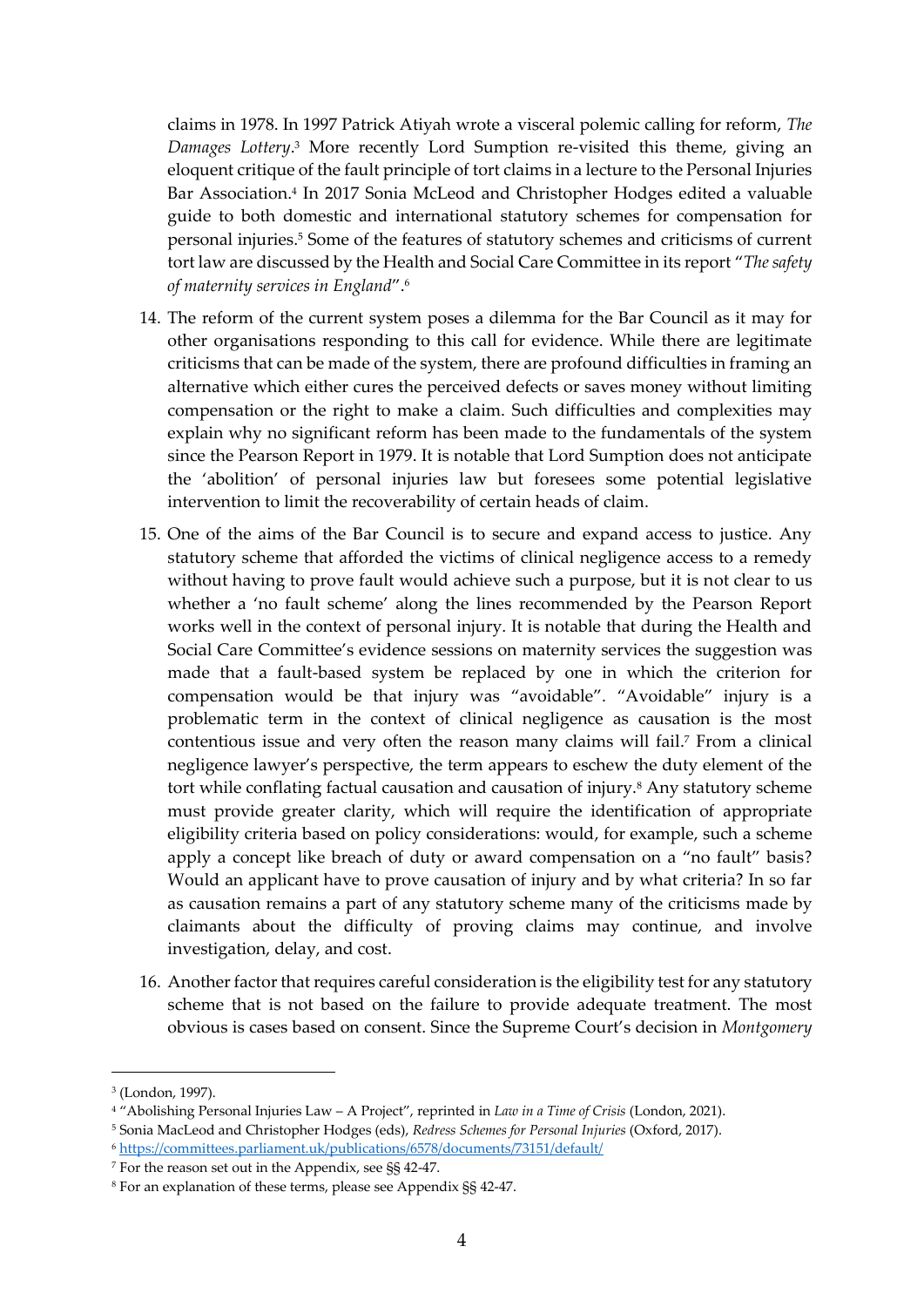*v Lanarkshire Health Board* [2015] UKSC 11, cases based on or including allegations of the failure to obtain full and informed consent have increased significantly.<sup>9</sup> Developments like this reflect one of the positive features of the tort law system in that it is able to develop the law in relation to new circumstances and novel claims. Other examples of where the law is currently developing are in relation to claims for psychiatric injury caused to the family of the 'primary' victims of clinical negligence, and the liability of trusts for the illegal acts of third parties. It is hard to see how a statutory scheme can retain the same or similar ability to develop the law or achieve just satisfaction for an injured claimant, though part of the answer to this issue would be retaining the claimant's right to bring a civil claim.

- 17. A more fundamental problem with any statutory scheme is the application of limits on compensation. Caps in most statutory schemes are significantly lower than common law damages. Part of a claimant's access to justice is the right to fair and equitable compensation: it is difficult to support any scheme in which a claimant's right to compensation would be significantly reduced. One answer to this is for the claimant to retain the right to make a civil claim. The choice of forum would be for the claimant. They could choose to accept compensation under the statutory scheme, and this may be advantageous if the eligibility criteria reflected a less restrictive application of the usual rules in relation to liability. Conversely, claimants with strong claims would be less likely to accept less compensation than they would if they were to make a negligence claim. It follows that any statutory scheme would have to consider the relationship between applications under the scheme and the continuing right to bring a civil action. This may involve issues of timing but would also include consideration of whether claims could be brought both at common law and under the statutory scheme.
- 18. A new statutory scheme for clinical negligence claims is a project of phenomenal ambition. For all its defects the tort system can adjudicate on a range of claims and novel situations giving it a flexibility which a statutory scheme may lack. Existing statutory schemes in the UK have developed to deal with very specific circumstances, for example the pneumoconiosis scheme for miners. The advantage of a narrowly prescribed scheme is that there are a smaller number of cases, with similar facts, requiring evidence from the same experts. However, such a scheme would also have to consider the points made above about the relationship between any statutory right to redress, limits on compensation, and the right to bring a civil claim.
- 19. The essential basis upon which compensation is awarded is the 100% principle.<sup>10</sup> The current basis upon which claims for care and loss of earnings are calculated is consistent with this principle. An important further aspect of the law as set out by the House of Lords in *Wells v Wells* is that the court is concerned with the assessment of damages, not with how claimants spend the money.<sup>11</sup> This is not just an acknowledgment that the court cannot impose restrictions on what a successful claimant may do with a damages award, but a recognition that an injured claimant

<sup>9</sup> This statement is based on experience of the number of claims with which our members are involved rather than a statistical analysis. It may be that the data does not support the impression that we have.

<sup>10</sup> See Appendix § 49

<sup>11</sup> [1999] 1 AC 345 (HL).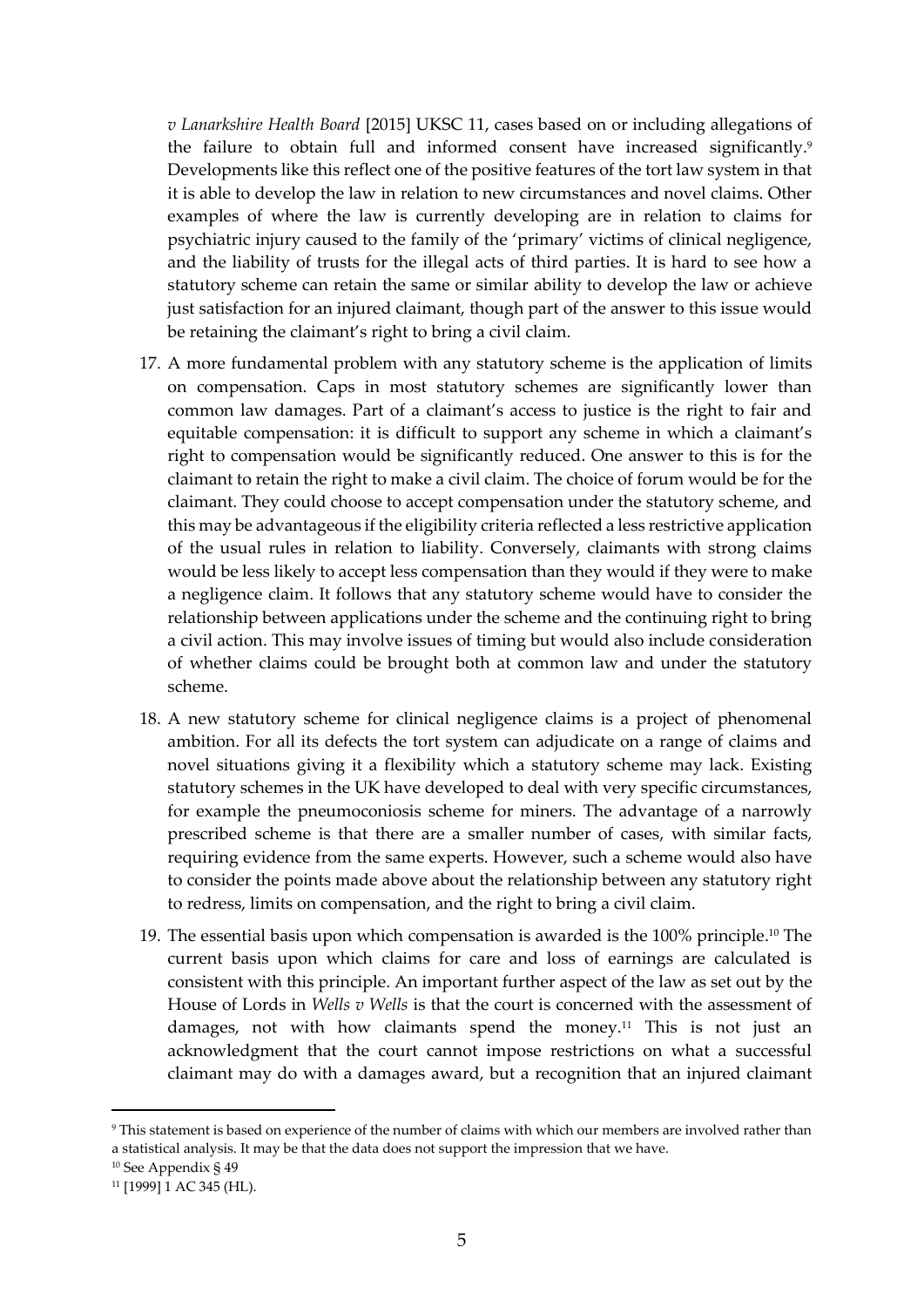may have to meet their immediate needs by spending money theoretically earmarked for other heads of loss: the cost of accommodation is the most obvious example.

20. A system which puts claimants back into the position they would have been in had the accident not occurred is the basis of assessment. In setting the discount rate at minus 0.25% previous Lord Chancellors specifically expressed their commitment to this principle. The Bar Council has consistently affirmed its commitment to this principle as well. In our view it is an essential aspect of access to justice that claimants receive full compensation.

# **Question 1: How important is it that any clinical negligence system encourages lesson learning and commitment to change as the result of any action?**

- 21. The purpose of the tort system is to enable those who have been injured by negligence to recover compensation to put them in the same position they would have been in (or as close as can be achieved with money) but for the negligence 1 . In law there is no 'clinical negligence' system rather clinical negligence is a label given to one type of tort claim. To put it another way the NHS is in law no different to any other tortfeasor. Litigation has never really been understood to encourage lesson learning and commitment to change and indeed to suggest the tort system should encourage this, as a principal aim, is to misunderstand the purpose of tort law which is to compensate the victim and not to punish or prevent recidivism by the tortfeasor. Insofar as the fact of litigation and any compensation paid either pursuant to a judgment or in settlement prompts the NHS to reflect, learn and, where appropriate, institute change, that is a desirable outcome. It is within the gift of the NHS to do this as a matter of course within the existing litigation framework and in some NHS trusts a culture exists whereby some form of review and lesson learning takes place in the aftermath of litigation or indeed as part of clinical practice following any serious medical accident (see further below). Lesson learning can also take place and is already promoted within NHS Resolution's claims mediation service. Increase in recourse to early alternative dispute resolution (ADR), and in particular mediation, provides a less adversarial forum for resolution of disputes and can promote lesson learning in a positive way.
- 22. There is a fundamental split between, on the one hand, the processes followed in respect of good clinical governance, including Datix reporting, mortality and morbidity meetings, 72-hour reports and serious incident reviews and, on the other, the tort system when dealing with claims against the NHS. In the former, the aim is indeed to ascertain what went wrong, why, and how such mistakes can be avoided in the future. The usual methodology adopted by those tasked with investigating Datix reports and serious incidents (formerly known as serious untoward incidents or 'SUIs') is to perform a root cause analysis (RCA). An RCA does not seek to attribute blame to any person but examines where things have gone wrong and where this may have its origins in training issues or systemic problems as much as the clinical decisions and judgments involved. Clinical negligence claims analyse duty, breach, causation and loss and contributory negligence which is usually a fact intensive process. To expand the scope of the litigation beyond that, with the aim of the NHS learning lessons, would be a radical change to what civil justice means. It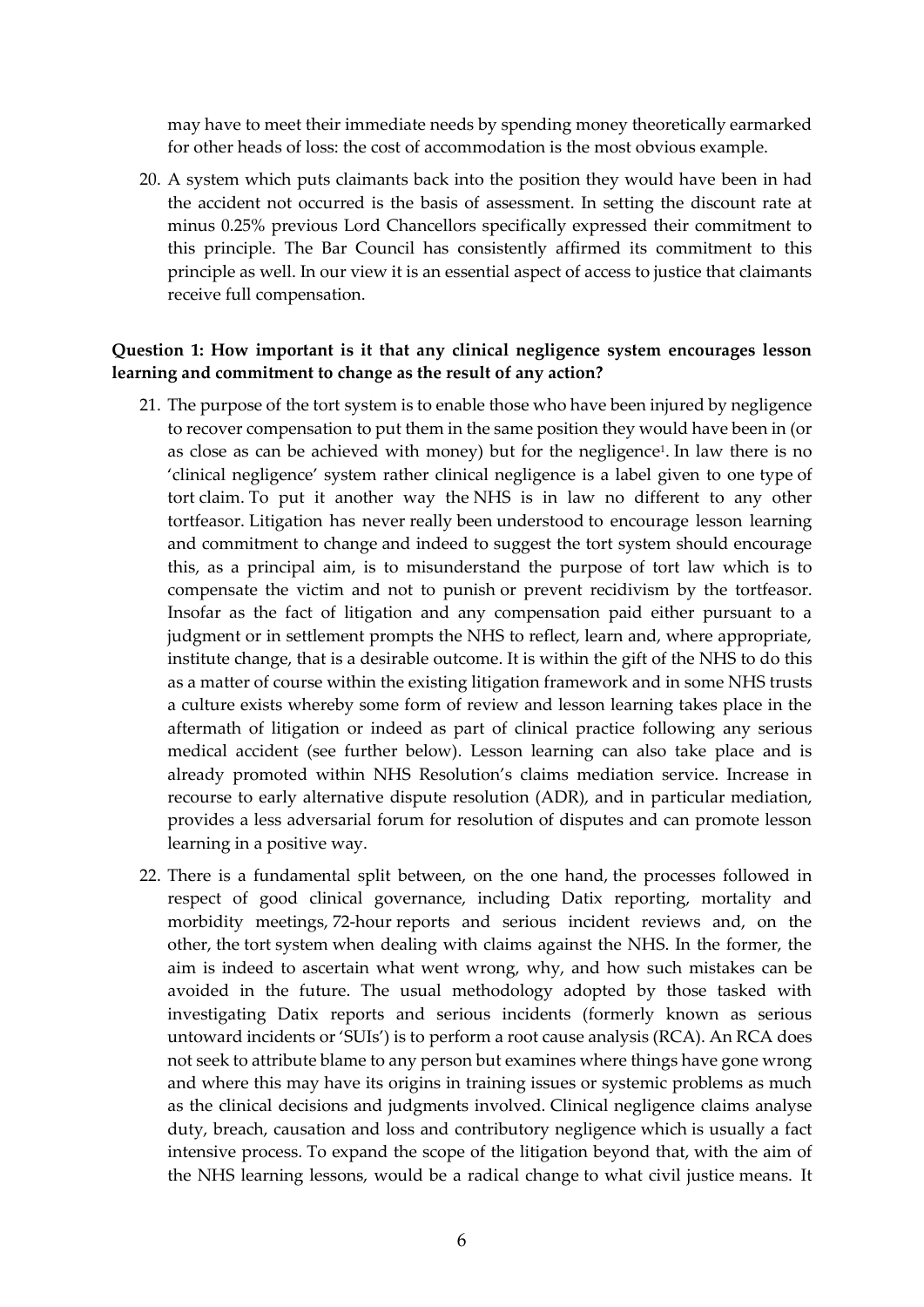might, however, be a potential feature of a statutory scheme for certain types of claim. Such a scheme might have as one of its aims the identification of failings (without necessarily the apportionment of blame to individuals) and remedial action.

- 23. Whereas clinical negligence claims are not per se about learning lessons and clinical governance is very much focused on learning lessons, NHS trusts do not always perform a holistic assessment of facts based on *both* elements in order to learn lessons as often as possible. Here there is scope for meaningful change. This is not a change which requires any change in law but a change in the culture and/or systems of NHS trusts as it would be for those trusts to reflect upon and institute improvements from lessons learned from civil litigation, internal and external investigation.
- 24. Where there is an admission, or finding, of liability by the NHS trust, there may be an argument for creating a system whereby a further review, the focus of which is lessons to be learned, should be triggered irrespective of whether any serious incident investigation has occurred. We note that there are instances in which substantial compensation is awarded or agreed where the preliminary clinical governance assessment has been not to proceed beyond a 72-hour report. In some cases, the reports are not even completed by or with regard to the relevant clinicians and may be superficial, inaccurate or incomplete resulting in a failed opportunity to review and learn.

# **Question 2: What changes should be made to clinical negligence claims to enable a move away from a blame culture and towards a learning culture in the NHS?**

- 25. As set out above clinical negligence claims cannot become a vehicle in law for enabling clinicians and health professionals to reflect, review and learn lessons without a change which strikes at the very heart of the civil justice system. We are not satisfied that the tort system (or clinical negligence claims) is fairly described as giving rise to a blame culture: the requirement of fault in the civil justice system is as old as the system itself (in fact much older) and if the system gave rise to a culture of blame this would have been an issue since the creation of the system, yet the socalled 'blame culture' is a very modern phenomenon.
- 26. Clinical negligence claims have the aim of providing redress where someone has been harmed by the actions of the tortfeasor. Any reform which diminishes the objective of restoring so far as possible the victim of the tort to the position that he or she would have been in but for the negligence would be to change the fundamental nature of civil litigation.
- 27. Sharing of information with those tasked with clinical governance could assist with improving the learning culture within the NHS which would, if effective, reduce the number of acts of negligence and claims going forward.

**Question 3: How can the Healthcare Safety Investigation Branch work to improve short term responses to patient safety incidences and therefore reduce the number of those who are forced to pursue litigation as a means of obtaining non-financial remedies?**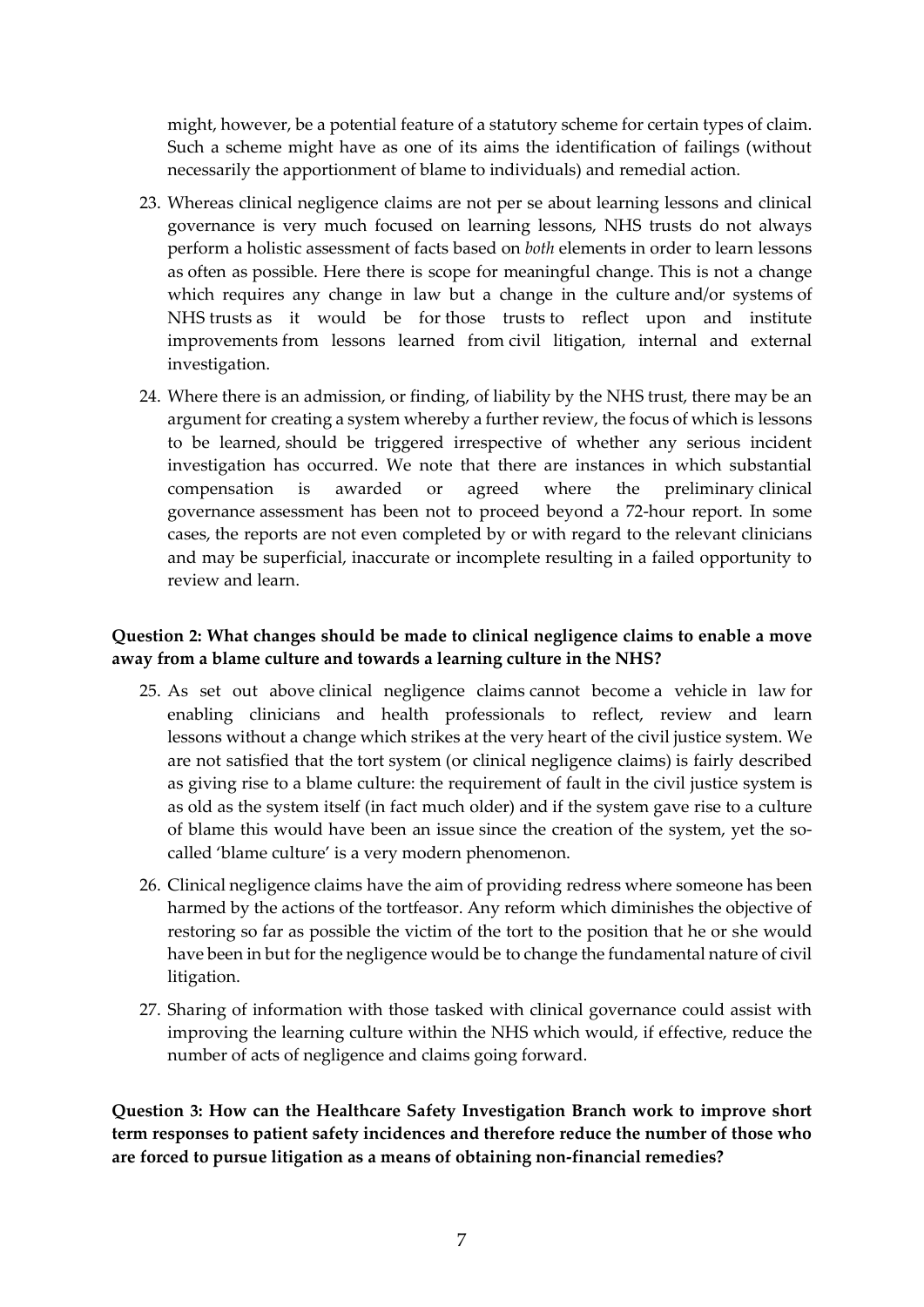- 28. The question presupposes that individuals are 'forced' to pursue litigation. This is wrong. Civil litigation is only brought if an individual institutes a claim which is brought about by free choice.
- 29. Evidence does support that an early apology provides sufficient redress for some individuals (perhaps those with less serious injuries). It is an internal matter of the culture of NHS trusts as to how and if they make early (and fullsome) apologies and not a matter which requires any change to the civil justice system. An acknowledgement that a wrong has been suffered is part of the civil litigation system and an early acknowledgement may be enough for some individuals (perhaps weighted towards those cases where the consequences of the negligence were shortlived or relatively trivial).
- 30. The actions of the Healthcare Safety Investigation Branch (HSIB) would not directly influence whether an individual chose to bring a claim as it is the actions of the NHS trust in question which would have most effect on whether an individual felt the need to seek redress if they considered the wrong they suffered had not been acknowledged.
- 31. The HSIB or any other external investigative body (such as one of the Royal Colleges) may have an indirect impact on the number of claims. This may arise if
	- a. it provides a report in a timeous manner
	- b. the report findings are adopted by the NHS trust and
	- c. the NHS trust clearly and fully communicates this to the patient so that the patient has acknowledgement that they have suffered a wrong.
- 32. However, in any case where there have been serious consequences or financial impact it is unlikely that many patients would be satisfied with acknowledgement they had suffered a wrong, as they would probably want financial redress to put them in the same position they would have been but for the negligence (which is the main purpose of civil litigation). While an increase in short-term responses from the HSIB could reduce the number of claimants who issue proceedings in order to obtain non-financial remedies, much more data would need to be gathered as to the number of claims which are brought with the purpose of securing *non-financial* remedies to reach meaningful conclusions in this regard.
- 33. Plainly, questions of HSIB funding and emphasis are matters for the government.

#### **Question 4: What legislative changes would be required to support these changes?**

- 34. Any change to the civil justice system, which is what parts of the terms of reference suggest, would require primary legislation to be passed in Parliament.
- 35. The principle of 'full compensation' also known as 'the 100% principle' (the right to be put back into the same position as far as is possible with money) and fault as an essential ingredient of common law negligence claims are longstanding and have been approved by the Supreme Court and before then by the House of Lords. They are fundamental principles of the common law which could only be interfered with by Parliament or the Supreme Court.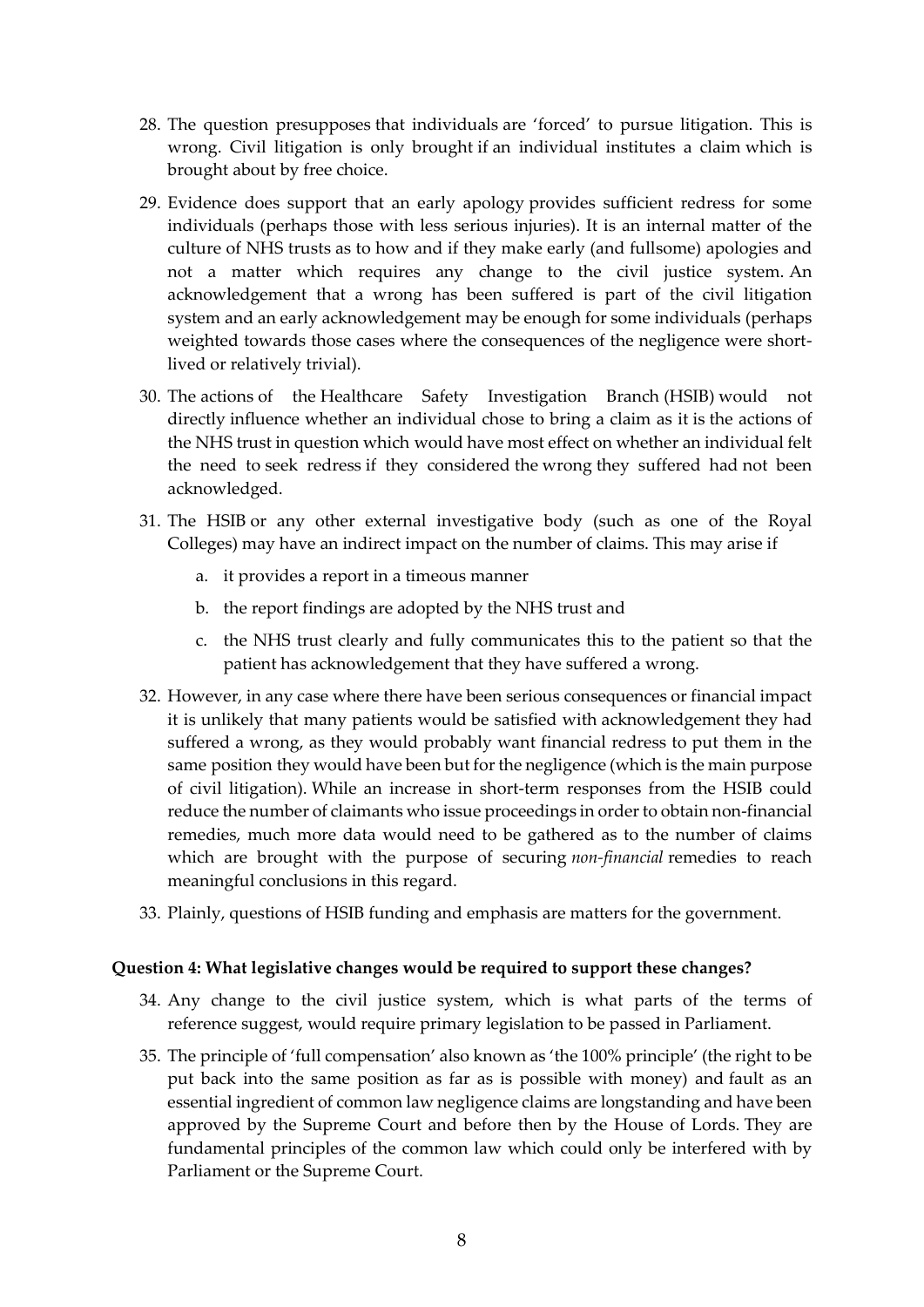36. The Bar Council would very much welcome an opportunity to comment on any framework of proposed changes as part of a consultation at a later stage.

**The Bar Council 29 October 2021**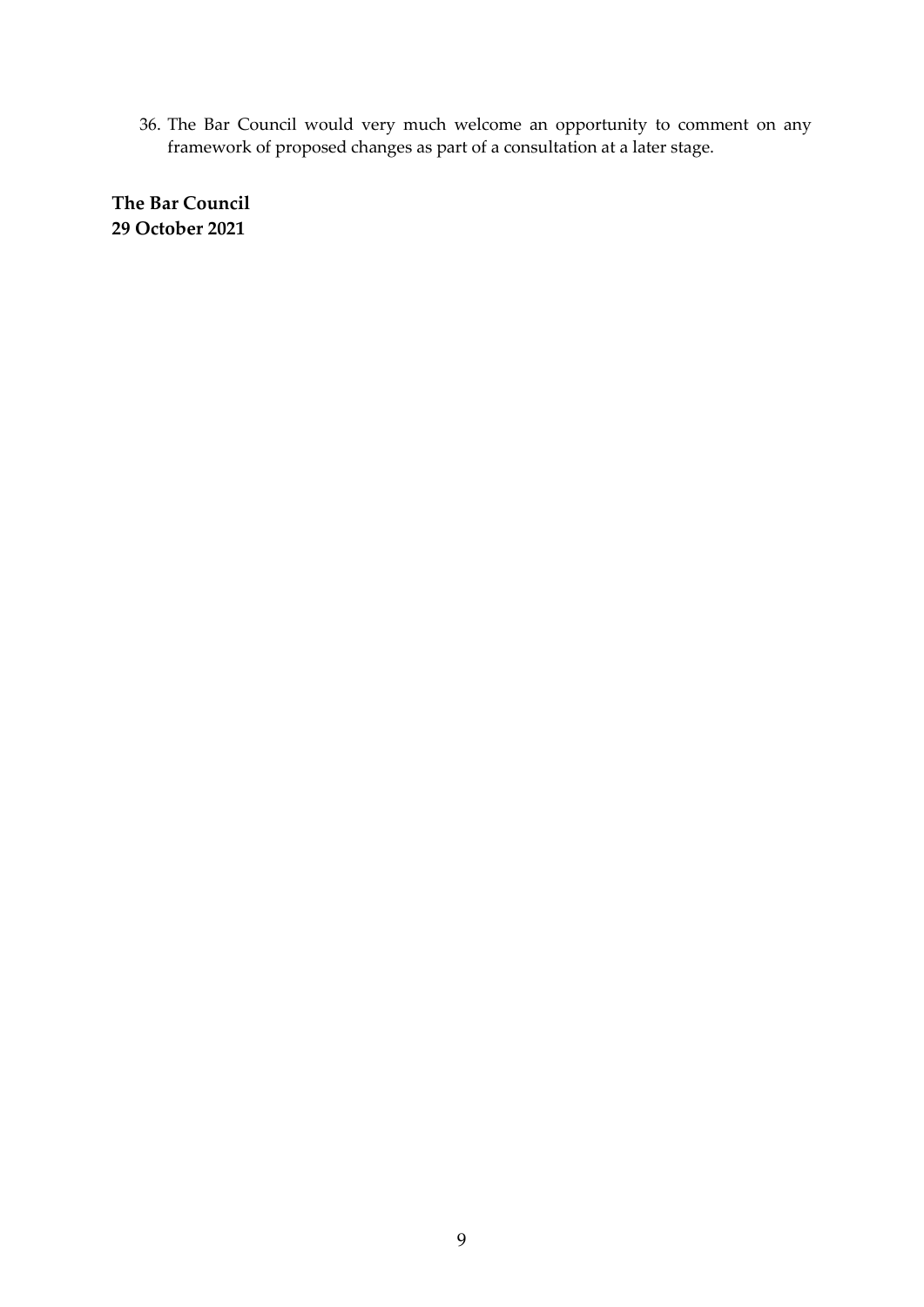# **APPENDIX: SOME ASPECTS OF CLINICAL NEGLIGENCE LITIGATION**

# **Proving Negligence**

37. A singular feature of the tort law system is that a patient making a claim must prove all aspects of the elements of a tort law claim: breach of duty, causation, and damage.

# *Breach of Duty*

- 38. In order to prove that a clinician is in breach of duty, a claimant must prove that no reasonable clinician would have done what the Defendant did or failed to take steps which should have been taken. It must be shown the taking such a step or failing to take such a step was below the standard of care that a patient could reasonably expect. In proving such a failure, the claimant must have supportive expert evidence from a clinician in the relevant field: for example, if a claim is made that an orthopaedic surgeon failed to identify a fractured wrist on x-ray, the claimant would have to have supportive evidence from an orthopaedic surgeon that the failure to identify the wrist fracture was below the standard of care the patient could reasonably expect: the *Bolam* test.<sup>12</sup>
- 39. A particular feature of the *Bolam* test is that a claim can be defended successfully if it can be established that a reasonable body of medical opinion would have acted in the same way as the defendant. A clinician will only be found to have been negligent if they acted in a way that no other reasonably competent clinician in that field would have done. It is not a test that is judged with hindsight nor is it resolved by determining what a majority of clinicians might have done.
- 40. In circumstances when the court is faced with divergent opinions about what is reasonable, the court can consider the logic and rationality of the expert opinion being put forward by either party, an important development of the *Bolam* test set out by the House of Lords in the case of *Bolitho.<sup>13</sup>*
- 41. The importance of the *Bolam/Bolitho* tests is that they establish the centrality of expert evidence in clinical negligence cases. Without appropriate supportive expert evidence, most potential claims cannot progress.

### *Causation*

42. Causation is one of the most difficult concepts in law<sup>14</sup> and is central to most clinical negligence litigation. The way in which the test works is best illustrated by an example15:

<sup>12</sup> *Bolam v Friern Hospital Management Committee* [1957] 1 WLR 582.

<sup>13</sup> *Bolitho v City and Hackney Health Authority* [1998] AC 232.

<sup>&</sup>lt;sup>14</sup> The definitive study is still Hart & Honoré, *Causation in the Law*, 2<sup>nd</sup> Edition (Oxford, 1985).

<sup>15</sup> The facts are based on an actual case, *Barnett v Chelsea and Kensington Hospital Management Committee* [1969] 1 QB 428 (Neild J.)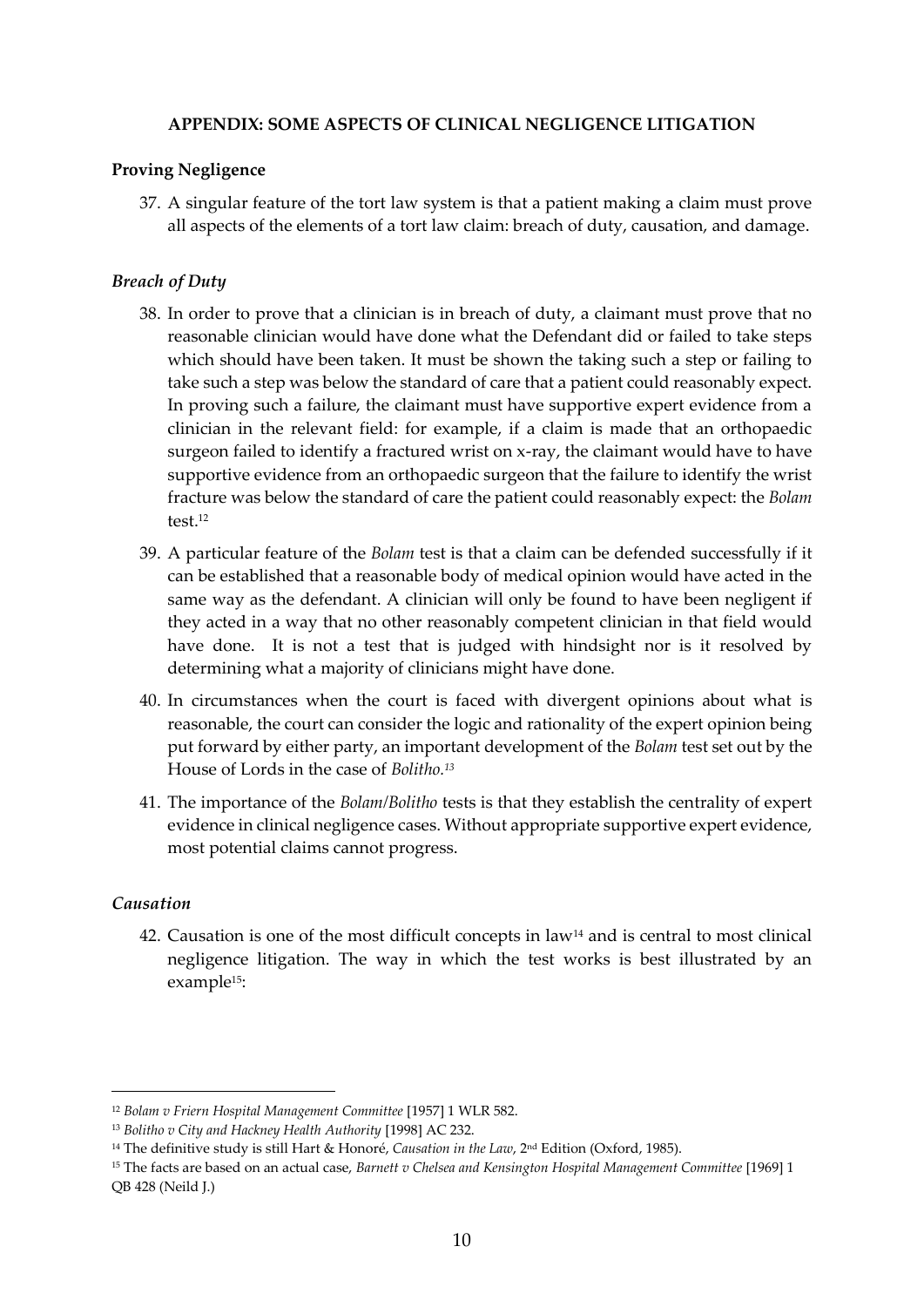*A patient attended A & E complaining of stomach pains after drinking a cup of tea. He is examined by A & E staff. No active intervention is suggested, and the patient is discharged. A few hours later he collapses. He is rushed to hospital but subsequently dies. The cause of death is that his tea has been poisoned with arsenic. A & E were in breach of duty in that they failed to undertake proper investigations that would have detected arsenic poisoning before discharging the patient, however the claim fails because the patient would have died of arsenic poisoning in any event.*

- 43. In many clinical negligence cases breach of duty is admitted, but causation is in dispute. This is very often a difficult concept for patients who bring a claim: the trust admits that a mistake was made, that care fell below a reasonable standard, but the claim will fail because the injury would have occurred in any event. The ordinary clinical negligence case is resolved by the application of this test, commonly called the "but for" test: "but for" the negligence the claimant would not have suffered an injury. A claimant will succeed if they can show that injury could have been avoided "on the balance of probabilities", i.e., more likely than not.
- 44. Proving causation can be extremely complex and involve multiple experts: for example, in spinal injury cases the parties may often require evidence from a neurosurgeon, urologist, and colo-rectal surgeon; in birth injury cases obstetrics, neurological, and radiological evidence will usually be required.
- 45. The type of causation arguments discussed above are concerned with the causation of injury: the defence is that the patient would have suffered the same injury in any event so there is no actual loss as there is no 'actionable' injury. This aspect of causation is sometimes described as legal causation. The claimant must prove that they have suffered injury (damage) and if they cannot prove this the case will fail.
- 46. There is another aspect of causation which is also essential to the claim: factual causation. Factual causation is concerned with what would have happened had there not been a breach of duty. Again, this is best illustrated by an example:

*A nurse calls a doctor to attend a child with respiratory difficulties. In breach of duty the doctor fails to attend. The child collapses and suffers brain injury as a result of respiratory system failure. The child could have survived had the doctor attended and arranged for intubation. The claim fails because the doctor's evidence is that had she attended she would not have intubated, and a reasonable body of medical opinion would have supported this course of action.* 

47. This example<sup>16</sup> illustrates the difficulties that face claimants trying to establish factual causation. First, the issue of what treatment would have been provided is factual evidence that will be given by employees or former employees of the defendant trust. Secondly, such evidence is based on an inquiry about hypothetical rather than actual events. The need to establish factual causation also causes practical difficulties for defendants whose employees may have moved on or whose memories have faded

<sup>16</sup> These are the basic facts in *Bolitho,* op cit.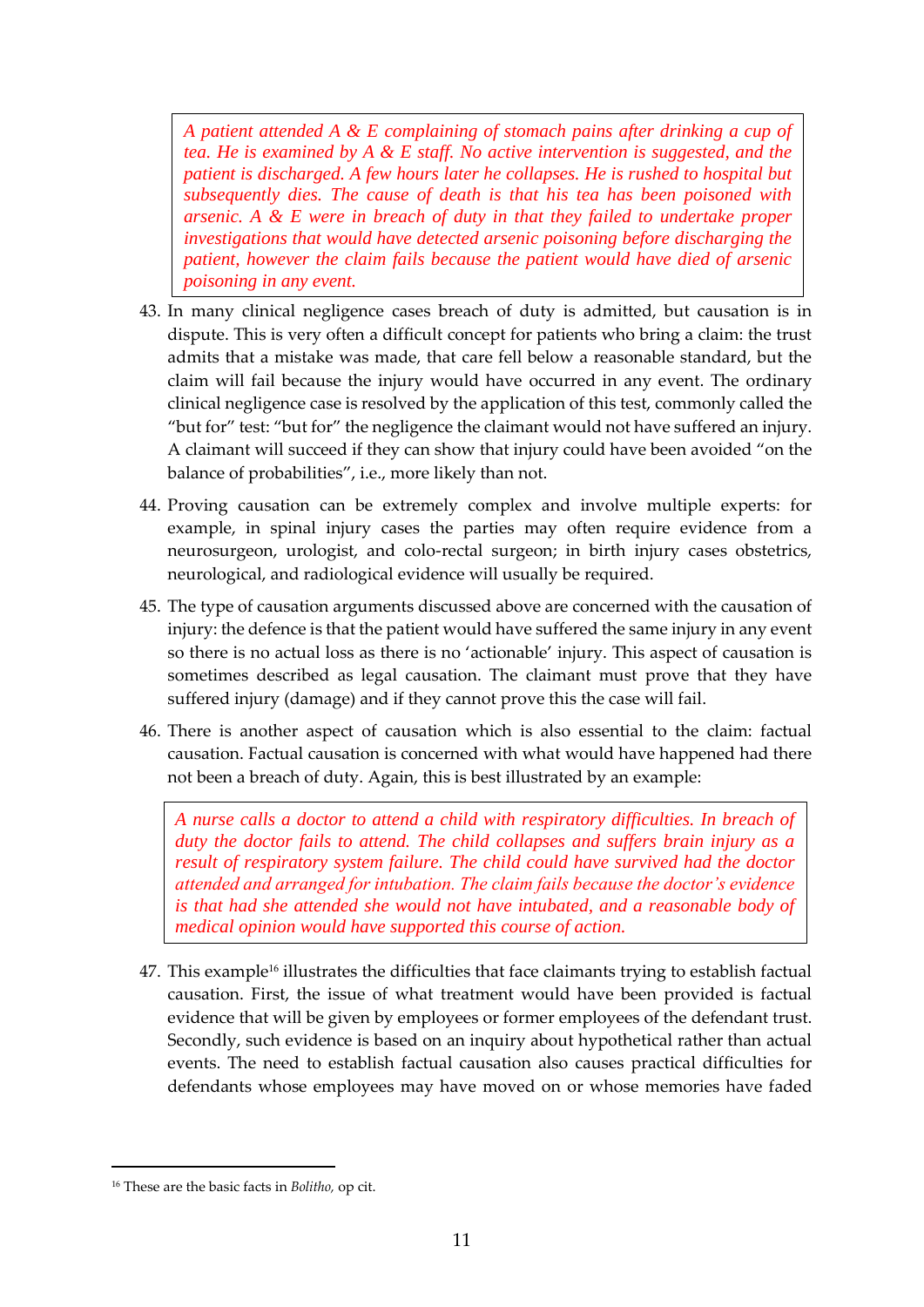over time. The focus of many clinical negligence trials is about inferences that may or may not be drawn from evidential gaps.

#### *Damage*

48. The third limb of the tort of negligence is damage: suffering injury and loss. Damage is intimately linked with causation: the tort is only complete if an injury has been caused by the alleged negligence. A particular feature of clinical negligence litigation is that the issue is about the extent of injury caused by breach of duty: in many cases minor injury may be admitted but a more significant injury which would give rise to a larger claim in damages is denied. This aspect of clinical negligence litigation can again be illustrated by an example<sup>17</sup>:

*The Claimant suffered from ischaemia in his left leg. The defendant's clinicians failed to implement an appropriate treatment plan. After some delay he was admitted to hospital, but his leg could not be saved and had to be amputated. The claimant failed to prove that his leg could have been saved had it not been for the breach of duty; however, he was entitled to a claim for pain suffering and loss of amenity for the period of delay in treatment. His claim for the consequences of amputation agreed at £ 525, 000 was dismissed; he received a general damages award of £ 2, 000.* 

#### **The Assessment of Damages**

49. The essential principle of the assessment of damages is that the compensation received should put the claimant in the position they would have been in had the negligence never occurred, as defined by Lord Blackburn in *Livingstone v Rawyards Coal Co*: "*that sum of money which will put the party who has been injured, or who has suffered, in the same position as he would have been if he had not sustained the wrong for which he is now getting his compensation or reparation."<sup>18</sup>* A modern re-statement of the principles of assessment is given by the House of Lords in *Wells v Wells*. <sup>19</sup> An essential principle of the assessment is that the claimant is entitled to 100% of their damages: 'the 100% principle'. The practical importance of the 100% is recently illustrated in the decision to set the discount rate at -0.25%<sup>20</sup> and the Court of Appeal's decision on the approach to be taken in calculating claims for accommodation for severely injured claimants.<sup>21</sup>

<sup>&</sup>lt;sup>17</sup> The facts are based on *Medway Primary Care Trust & Dr Ashiq v Marcus* [2011] EWCA Civ 750.

<sup>18</sup> (1880) 5 App Cas 25 .

<sup>19</sup> [1999] 1 AC 345 (HL).

<sup>20</sup> [https://www.gov.uk/government/news/lord-chancellor-announces-new-discount-rate-for-personal-injury](https://www.gov.uk/government/news/lord-chancellor-announces-new-discount-rate-for-personal-injury-claims)[claims](https://www.gov.uk/government/news/lord-chancellor-announces-new-discount-rate-for-personal-injury-claims) The Discount Rate reflects the rate of return on investment of the Claimant's compensation. It is intended to ensure that the money received will last the Claimant's lifetime, and not result in overcompensation. The rate is used to determine a "Multiplier" for the relevant period of time derived from the Ogden Actuarial Tables. The annual loss is referred to as the Multiplicand. So, in calculating damages Multiplier x Multiplicand = the level of damages awarded for the relevant head of loss. The current discount rate which determines the appropriate

multiplier is -0.25%. <sup>21</sup> *Swift v Carpenter* [2020] EWCA Civ 165 (CA). One of the problems with the actuarial multiplier/multiplicand method lies in dealing with the costs of accommodation: verry often a significant immediate outlay which will be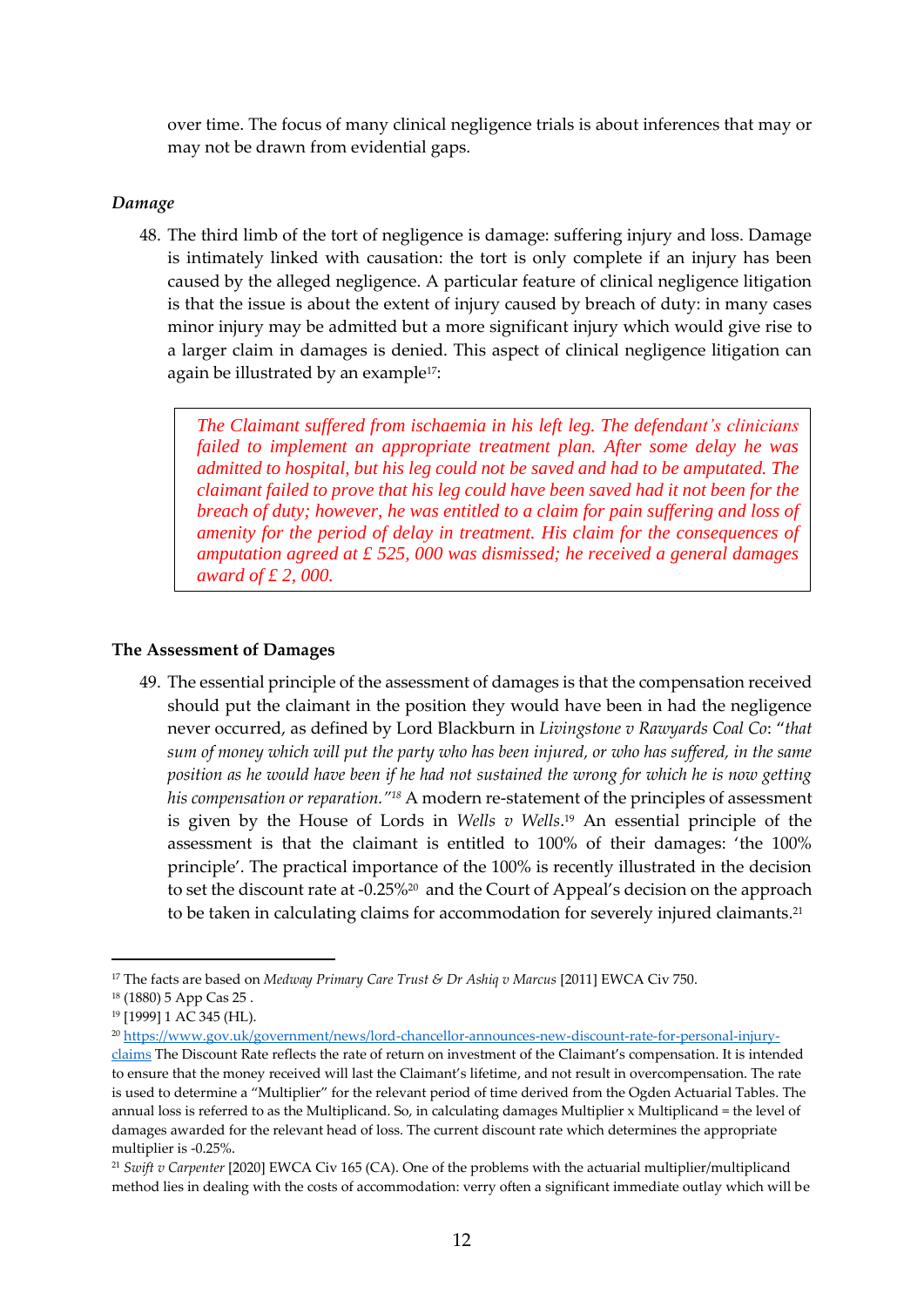# **Funding Litigation**

#### *Conditional Fee Agreements*

50. Since the abolition of public funding for personal injury and most clinical negligence, most claims are funded through Conditional Fee Agreements ['CFAs']. Most CFAs have two essential attributes: first, the client is only liable to pay his legal representatives' costs if the claim succeeds ("no win, no fee"), secondly, if the claim is won the client is liable to pay their legal representatives a 'success fee'. Since 2013 success fees in clinical negligence claims cannot be recovered against an unsuccessful defendant. Where success fees are claimed these are deducted from the clients' damages, capped at 25% of general damages and past loss. Prior to 2013 success fees could be recovered from unsuccessful defendants.

#### *After the Event Insurance*

51. Clients can insure themselves against adverse costs orders by taking out After the Event Insurance ['**ATE**']. Prior to 2013 the costs of an insurance premium could be claimed as part of a successful claimant's costs against the unsuccessful defendant. Since 2013 ATE premiums are no longer recoverable against defendants in most claims. However, there is still a need for ATE. Claimants can still have adverse costs orders made against them: for example, if they fail to beat the defendant's (Part 36) offer to settle the case within an appropriate time, see discussion on Part 36 below. ATE insurance can also cover the very considerable expenses that are incurred in obtaining the experts reports which the claimant requires to prove, breach of duty, causation, and injury as set out above.

### **Litigation Costs**

#### *Costs in Clinical Negligence Cases*

52. For reasons explained above, clinical negligence cases are complex and as a result this is an expensive form of litigation. Care needs to be taken in assessing the overall costs of litigation to the NHS. All successful claims are subject to assessment by the court. The overall costs of litigation must be considered in more granular detail: how many cases make up the total? What is the average costs bill/damages bill per case? Do a relatively small number of high-value cases contribute most of the damages and costs liabilities of the NHS?

### *The Costs Shifting Rule*

53. The costs shifting principle is the normal rule in civil litigation: the loser pays the winner's costs.

incurred by seriously injured claimants. In *Swift v Carpenter* the Court of Appeal gave guidance on the calculation of these claims having regard to the reversionary value of the property.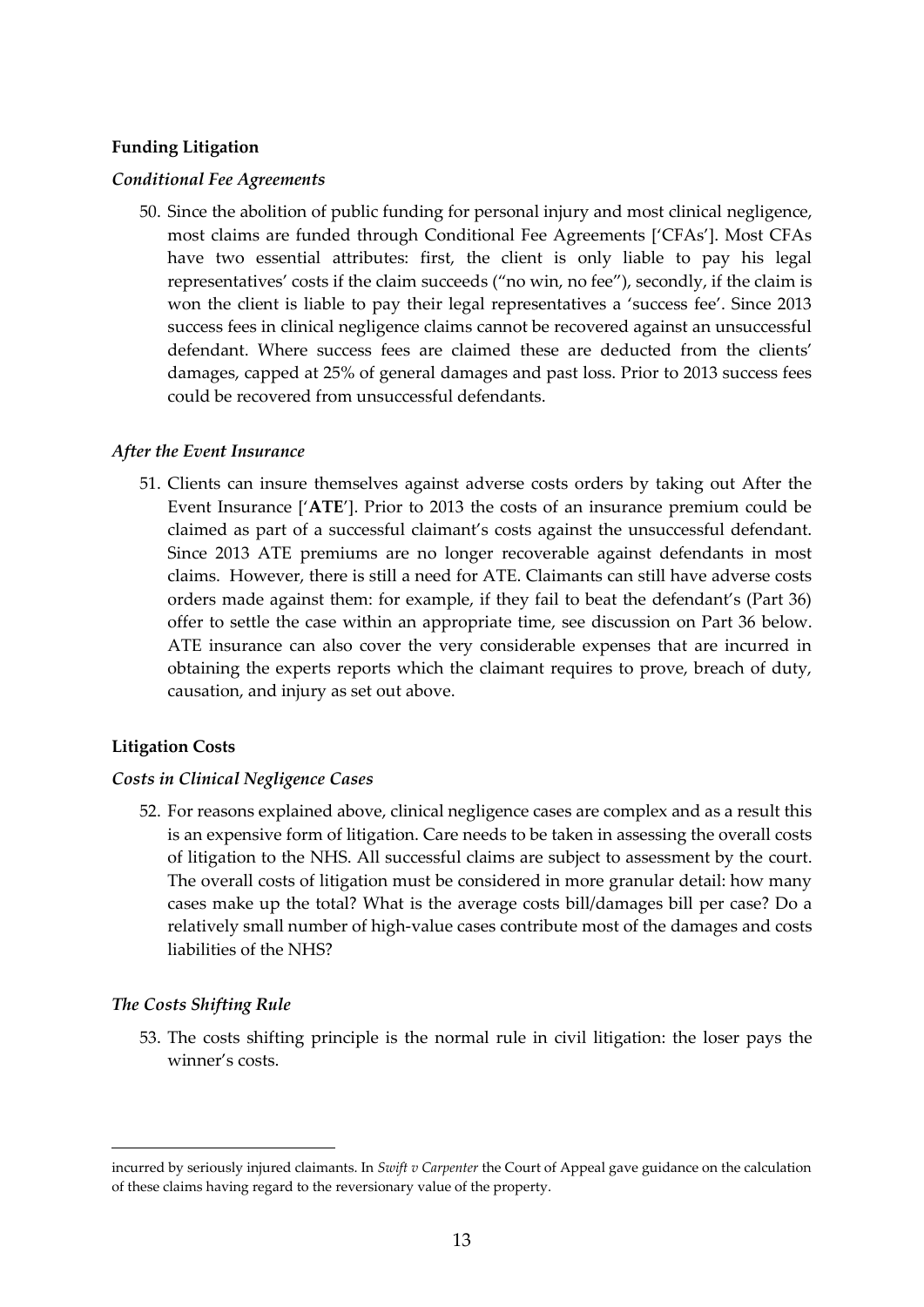#### *Qualified One-Way Costs Shifting*

54. An exception to the costs-shifting principle is Qualified One-Way Costs Shifting [''**QOCs**']. Since 2013 unsuccessful claimants in personal injury and clinical negligence actions do not have to pay the successful defendant's costs.<sup>22</sup> The rule is 'qualified' in that in certain circumstances an unsuccessful defendant can recover its costs against a successful claimant.

#### *Part 36*

55. The most important 'qualification' to QOCs is the effect of Part 36 offers. The Civil Procedure Rules ['CPR'] mitigate the effect of the basic costs shifting rule by providing in Part 36 that offers to be made and costs consequences to flow from a party's failure to beat the other side's offer. Part 36 provides a significant means by which defendants can protect their position by making offers which place the claimant at significant costs risk and encourage the parties to settle the claim in advance of trial. Part 36 plays a huge role in the settlement of most clinical negligence claims and is an aspect of the CPR which operates extremely well.<sup>23</sup>

#### *Fixed Costs*

56. The costs shifting rule and its variations establish who has the burden of paying costs. In most clinical negligence cases the amount of costs will be subject to the process of detailed assessment.<sup>24</sup> An alternative to assessment within the CPR are various schemes for fixed costs, for personal injury claims worth up to  $\epsilon$  25, 000. The Government has recently announced the expansion of fixed costs in the fast track to most categories of civil litigation worth up to  $\textsterling}$  100, 000, but these proposals specifically exclude clinical negligence.<sup>25</sup> The Bar Council has been an active participant in the Department of Health's proposals to introduce a fixed costs scheme in clinical negligence claims worth up to  $£$  25, 000. An important aspect of the fixed costs regime emphasised by the senior members of the judiciary who have had to adjudicate on its operation is that it works on a 'swings and roundabouts' basis: there will be some cases where fixed costs do not adequately compensate the claimant and

<sup>&</sup>lt;sup>22</sup> The rule works in a slightly convoluted way: an order will be made for the unsuccessful claimant to pay the successful defendant's costs, but the order will not be enforced by the court.

<sup>23</sup> A useful illustration of how Part 36 can work in practice is illustrated by the example of *Marcus v Medway* discussed at §13. This case came to the Court of Appeal on a costs point. The defendant had not made a Part 36 offer and the issue was in effect who had 'won' the litigation because the claimant only recovered  $£ 2,000$ . A Part 36 offer of £ 2, 000 would have protected the defendant's position and avoided any argument about the costs of trial. However, there is sometimes a problem with the operation of Part 36 in cases such as this which is usually due to the timing of the offer. An early offer of  $£ 2,000$  would have allowed the defendant significant costs recovery but a more modest costs liability; however, a late offer would expose the defendant to the costs of litigation up until the time the offer was open to acceptance and a potentially significant costs liability.

<sup>&</sup>lt;sup>24</sup> The procedure of 'summary' assessment usually applies when a hearing lasts less than a day and the costs are assessed at the end of the hearing. 25

[https://assets.publishing.service.gov.uk/government/uploads/system/uploads/attachment\\_data/file/1015019/exte](https://assets.publishing.service.gov.uk/government/uploads/system/uploads/attachment_data/file/1015019/extending-fixed-recoverable-costs-civil-cases-government-response.pdf) [nding-fixed-recoverable-costs-civil-cases-government-response.pdf](https://assets.publishing.service.gov.uk/government/uploads/system/uploads/attachment_data/file/1015019/extending-fixed-recoverable-costs-civil-cases-government-response.pdf)